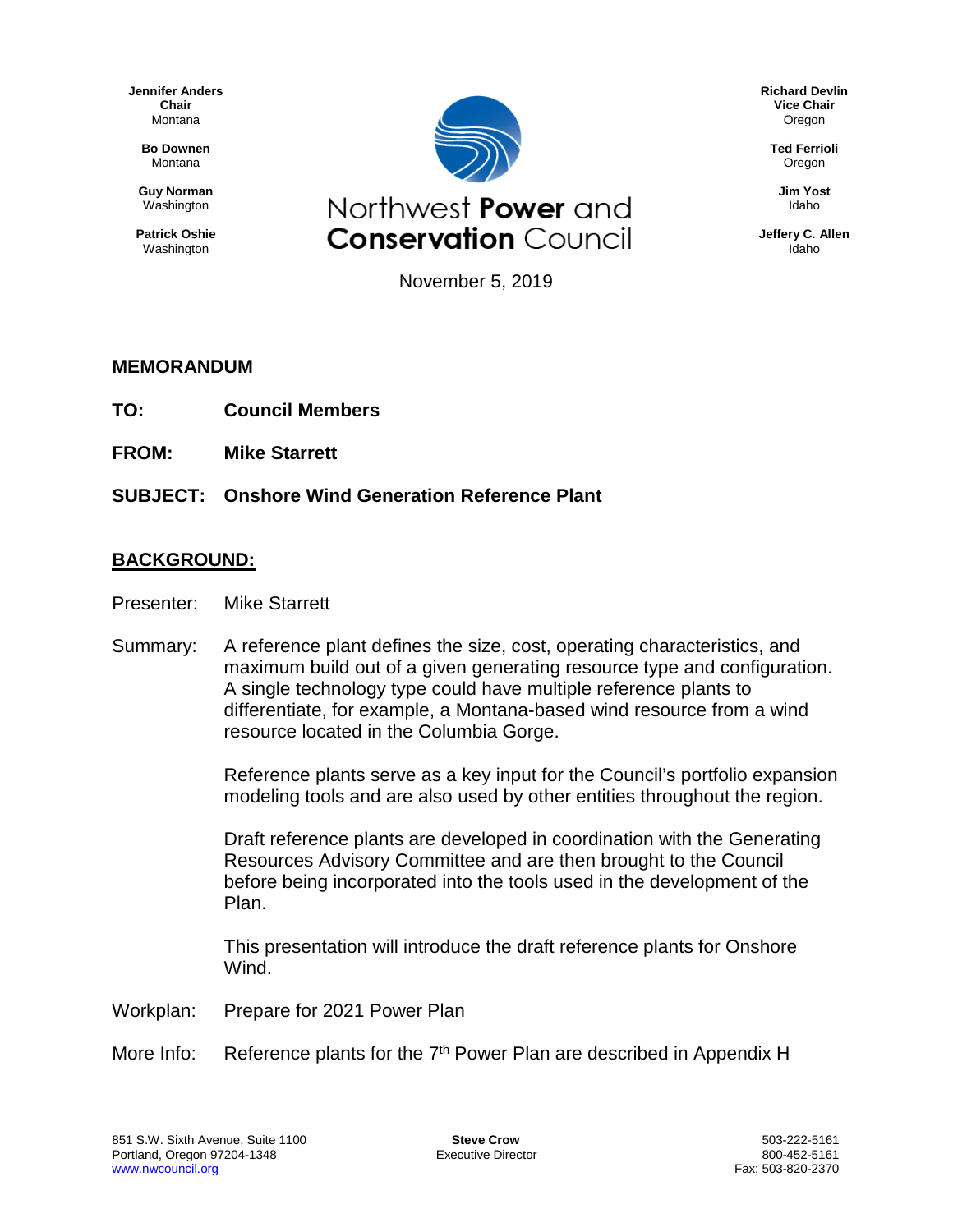

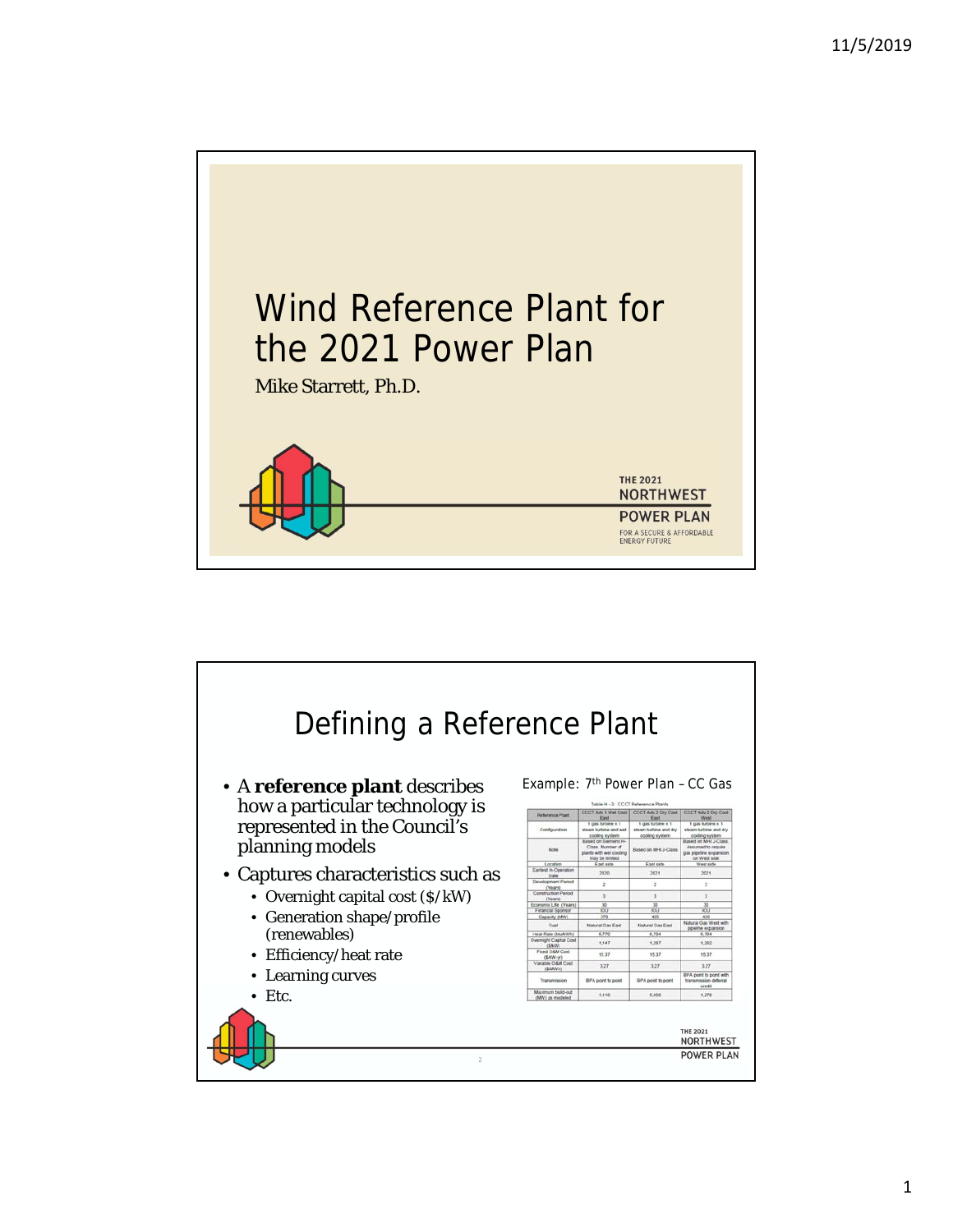

| Wind in the 7 <sup>th</sup> Plan   |                                           |                            |                                                                                     |                                                               |                                                         |                                                           |  |  |
|------------------------------------|-------------------------------------------|----------------------------|-------------------------------------------------------------------------------------|---------------------------------------------------------------|---------------------------------------------------------|-----------------------------------------------------------|--|--|
| 7 <sup>th</sup> Power Plan - Wind  |                                           |                            |                                                                                     |                                                               |                                                         |                                                           |  |  |
|                                    |                                           |                            |                                                                                     | Table H - 13: Wind Power Reference Plants                     |                                                         |                                                           |  |  |
|                                    | Reference                                 | Wind<br>Columbia           | Wind MT                                                                             | Wind MT w/                                                    | Wind MT w/<br>Transmission                              | Wind MT wil<br>Colstrip                                   |  |  |
|                                    | Plant                                     | Basin                      | w/existing<br>Transmission                                                          | new<br>Transmission                                           | Upgrade                                                 | Transmission                                              |  |  |
| 1) Montana represented high        |                                           | 40 x 2.5 MW                | 40 x 2.5 MW                                                                         | 40 x 2.5 MW<br>wind turbine                                   | 40 x 2.5 MW                                             | 40 x 2.5 MW                                               |  |  |
| quality (but somewhat limited)     | Configuration                             | wind turbine<br>generators | wind turbine<br>generators                                                          | generators                                                    | wind turbine<br>generators                              | wind turbine<br>penerators                                |  |  |
| resource                           | Note                                      |                            | Very limited<br>transmission<br>available to<br>bring to<br>Western load<br>centers | New 230kV<br>transmission<br>line rolled into<br>capital cost | New 230kV<br>transmission<br>line and Path 8<br>Upgrade | Using<br>Colstrip<br>Transmission                         |  |  |
| 2) Columbia Basin represented      | Location                                  | ORWA                       | MT                                                                                  | MT                                                            | MT                                                      | MT                                                        |  |  |
|                                    | Earliest In-<br>Operation Date            | 2019                       | 2019                                                                                | 2020                                                          | 2020                                                    | n/a                                                       |  |  |
| lower quality (but plentiful)      | Development<br>Period (Years)             | $\overline{a}$             | $\overline{2}$                                                                      | $\overline{\mathbf{z}}$                                       | $\mathbf{r}$                                            | $\overline{2}$                                            |  |  |
| resource                           | Construction<br>Period (Years)            | $\overline{a}$             | $\overline{a}$                                                                      | $\overline{a}$                                                | $\overline{a}$                                          | $\overline{a}$                                            |  |  |
|                                    | <b>Economic Life</b><br>(Years)           | 25                         | 25                                                                                  | 25                                                            | 25                                                      | 25                                                        |  |  |
|                                    | Financial<br>Sponsor                      | <b>IOU</b>                 | <b>IOU</b>                                                                          | <b>IOU</b>                                                    | <b>IOU</b>                                              | <b>IOU</b>                                                |  |  |
|                                    | Capacity (MW)                             | 100                        | 100                                                                                 | 100                                                           | 100                                                     | 100                                                       |  |  |
| Reminder from last time:           | <b>Capacity Factor</b>                    | 0.32                       | 0.40                                                                                | 0.40                                                          | 0.40                                                    | 0.40                                                      |  |  |
| Maximum build being "limited"      | Overnight<br><b>Canital Cost</b><br>(SAW) | 2.240                      | 2.240                                                                               | 2.349                                                         | 2.349                                                   | 2.240                                                     |  |  |
|                                    | Fixed O&M<br>Cost (S/kW-vr)               | 35.00                      | 35.00                                                                               | 35.00                                                         | 35.00                                                   | 35.00                                                     |  |  |
| referred to a limited inventory of | Variable O&M<br>Cost (\$/MWh)             | 2.00                       | 2.00                                                                                | 2.00                                                          | 2.00                                                    | 2.00                                                      |  |  |
| long term firm P2P transmission    | Transmission                              | BPA point to<br>point      | NorthWestern<br>Energy.<br>Montana<br>Intertie, BPA                                 | NorthWestern<br>Energy.<br>Montana<br>Intertie, BPA           | NorthWestern<br>Energy.<br>Montana<br>Intertie, BPA     | Colstrip<br>Trans.<br>System,<br>Montana<br>Intertie, BPA |  |  |
|                                    | Maximum build-<br>out (MW) as<br>modeled  | 6.500                      | 100                                                                                 | 200                                                           | 900                                                     | 2000                                                      |  |  |
|                                    |                                           |                            |                                                                                     |                                                               |                                                         | NORTHWES <sup>®</sup>                                     |  |  |
|                                    |                                           |                            |                                                                                     |                                                               |                                                         | <b>POWER PLAN</b>                                         |  |  |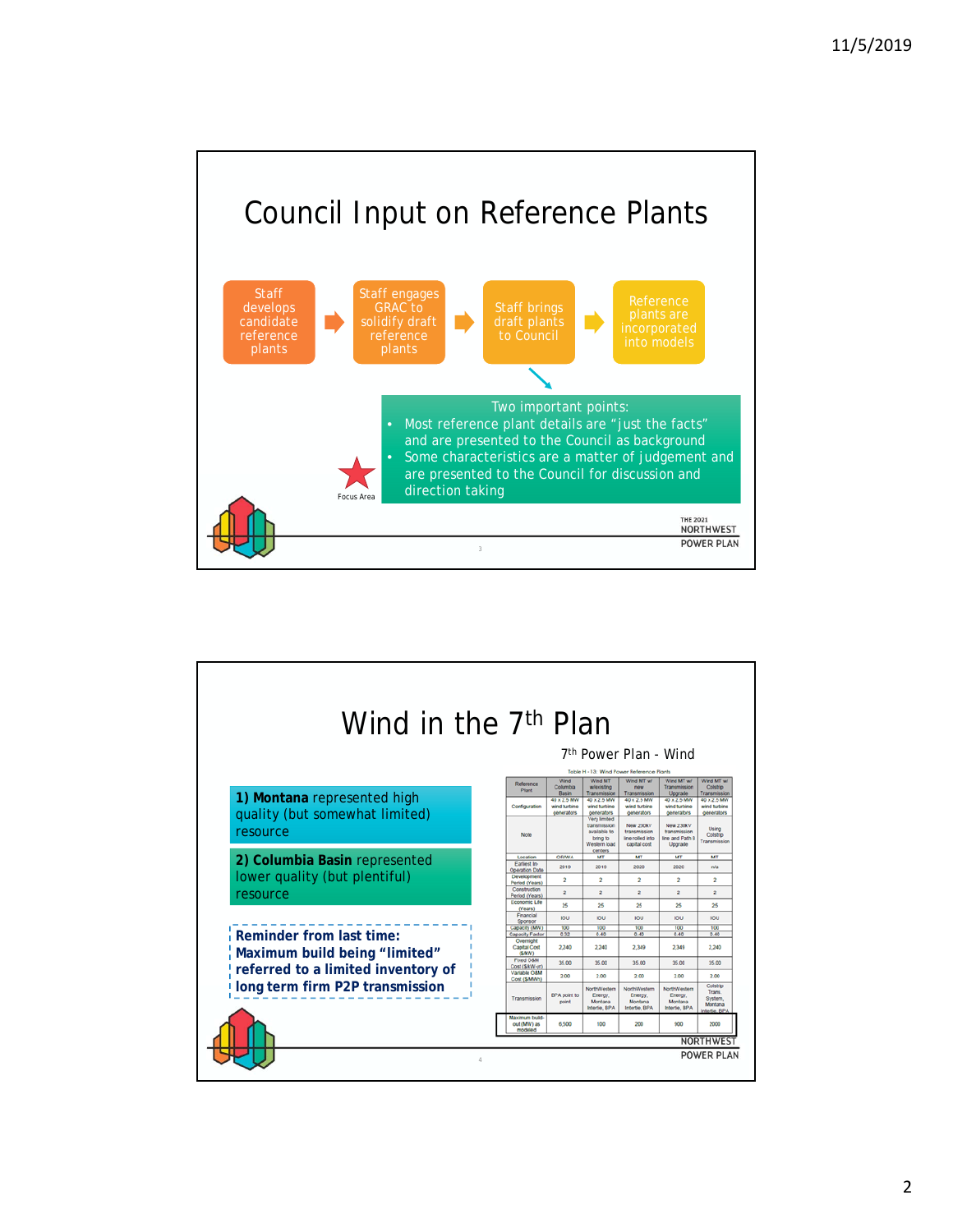

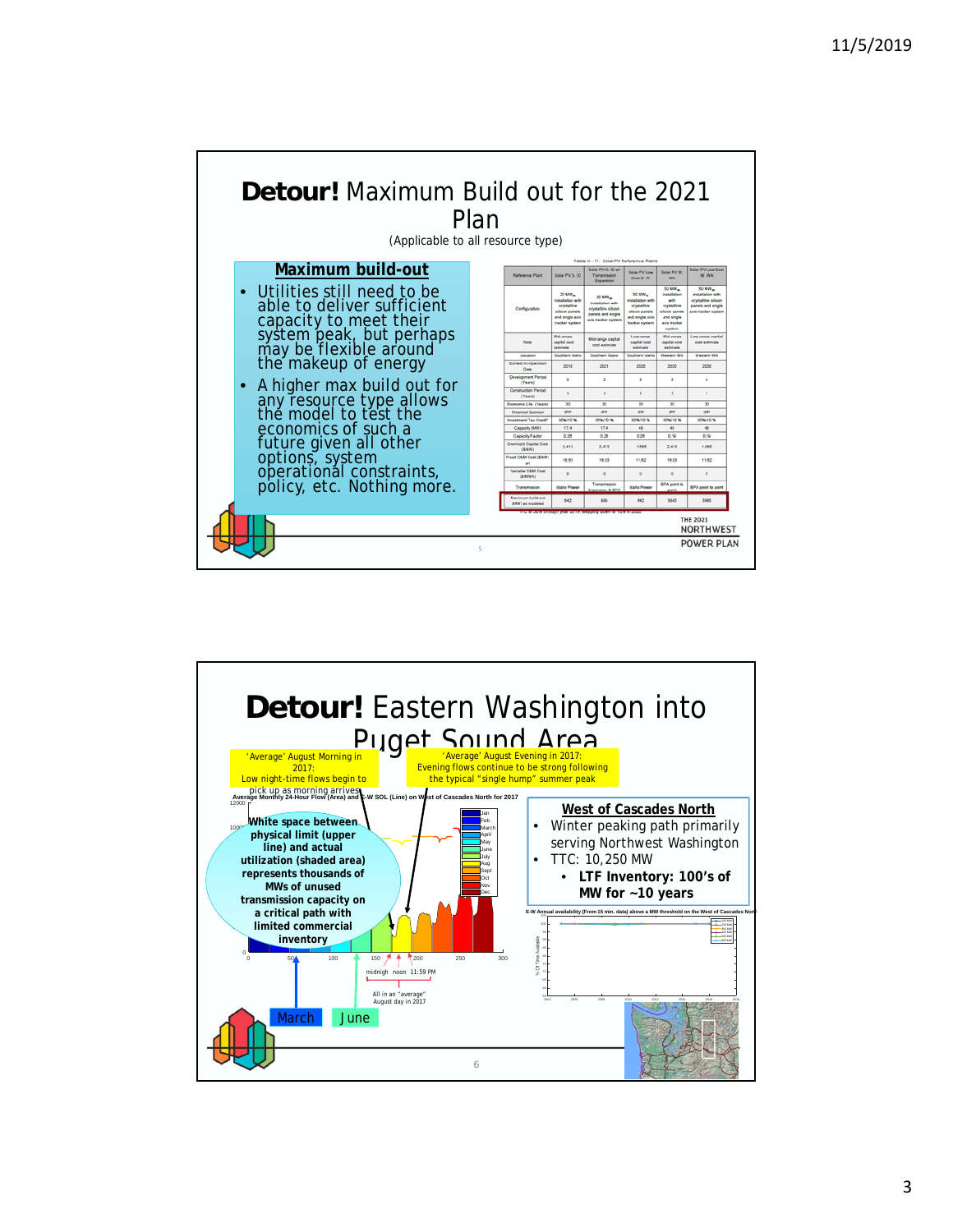

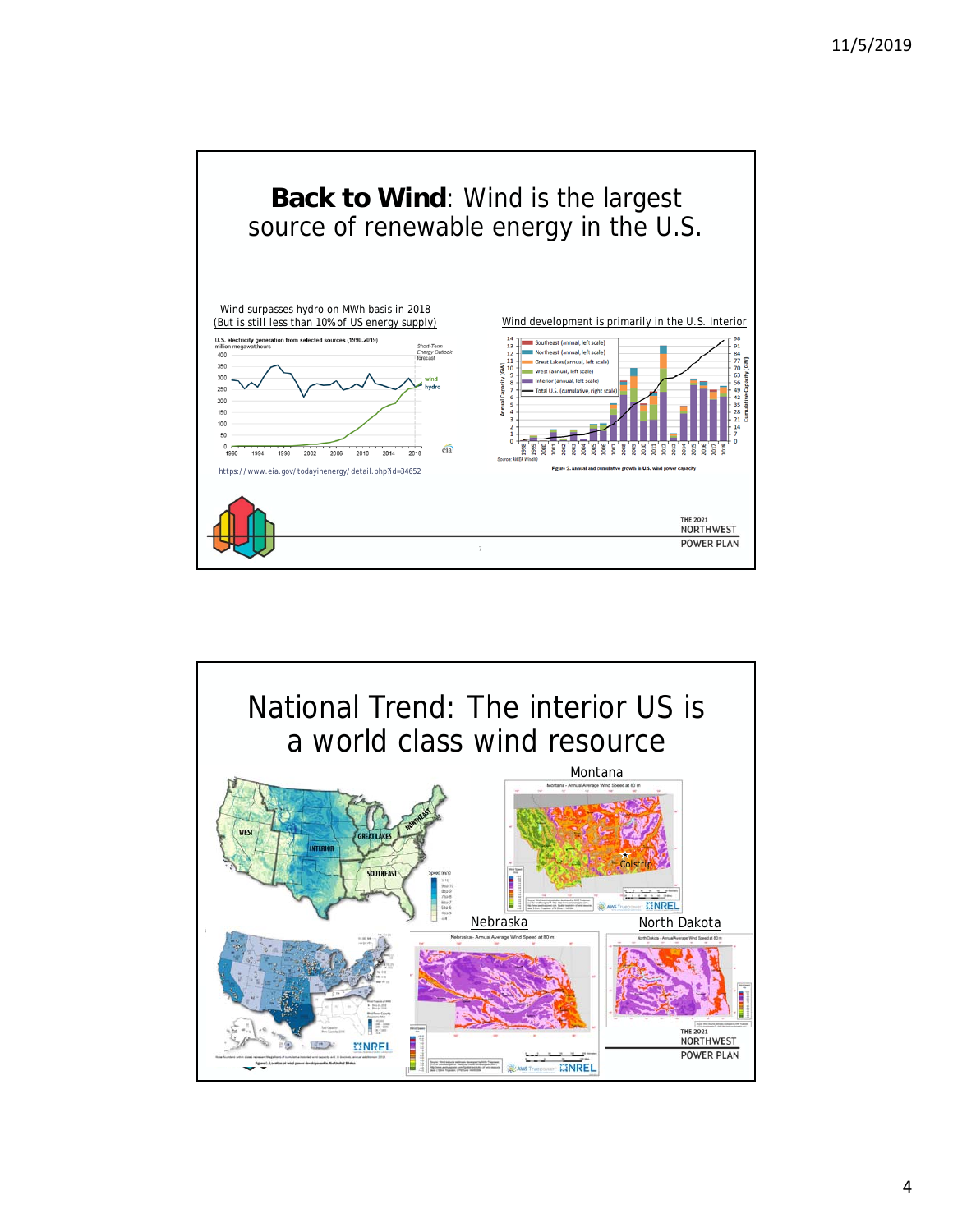![](_page_5_Figure_1.jpeg)

![](_page_5_Figure_2.jpeg)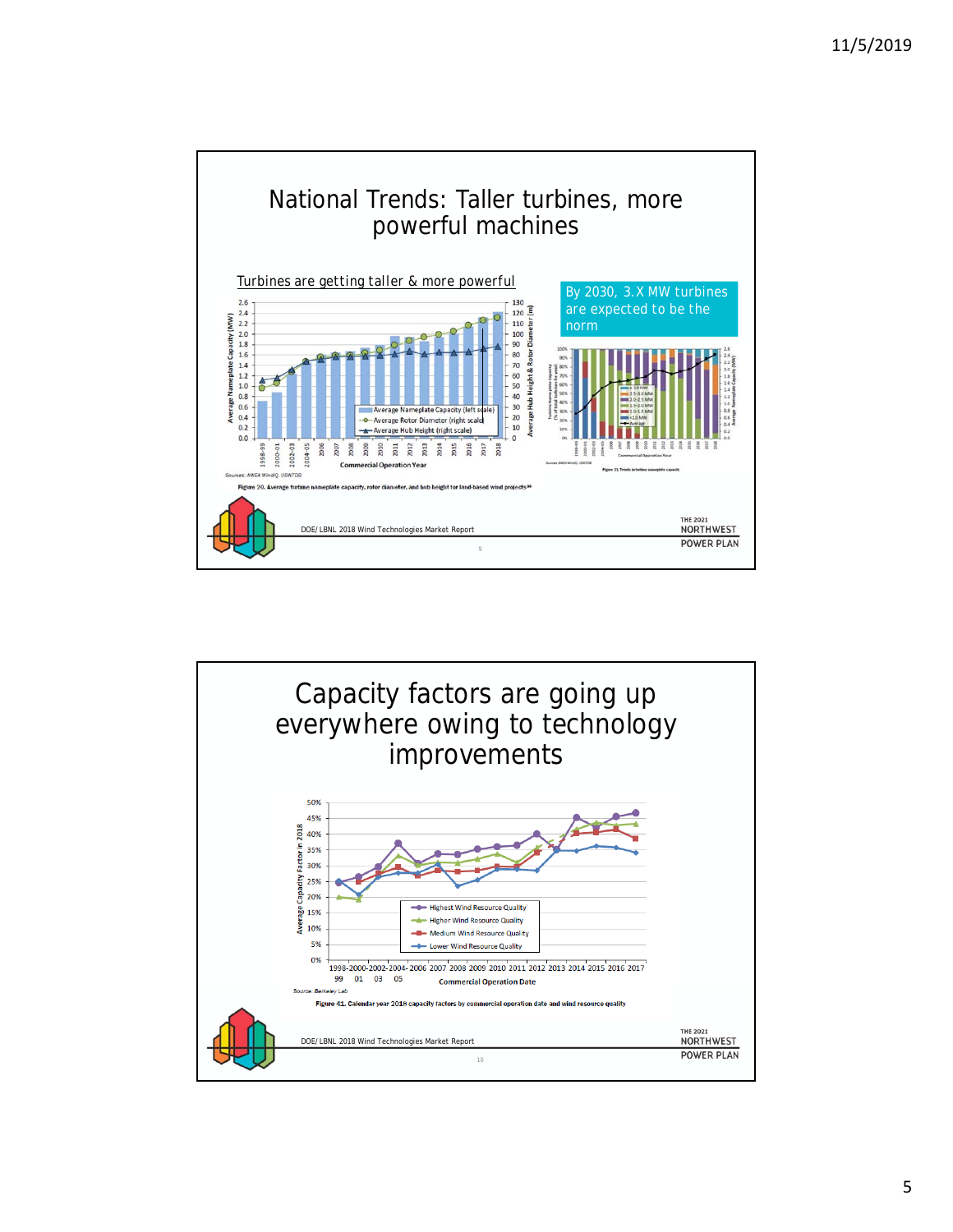![](_page_6_Figure_1.jpeg)

![](_page_6_Figure_2.jpeg)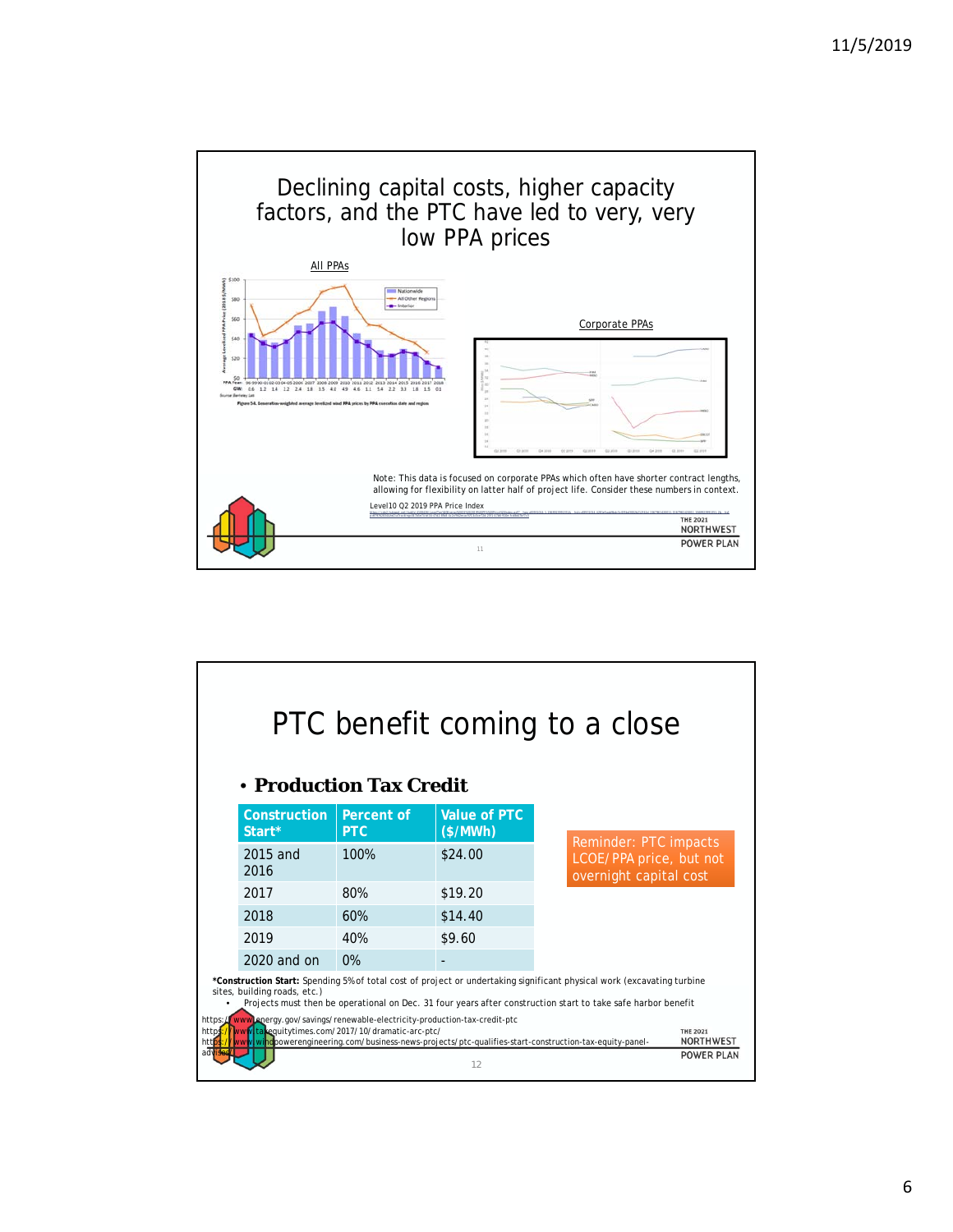![](_page_7_Figure_1.jpeg)

![](_page_7_Figure_2.jpeg)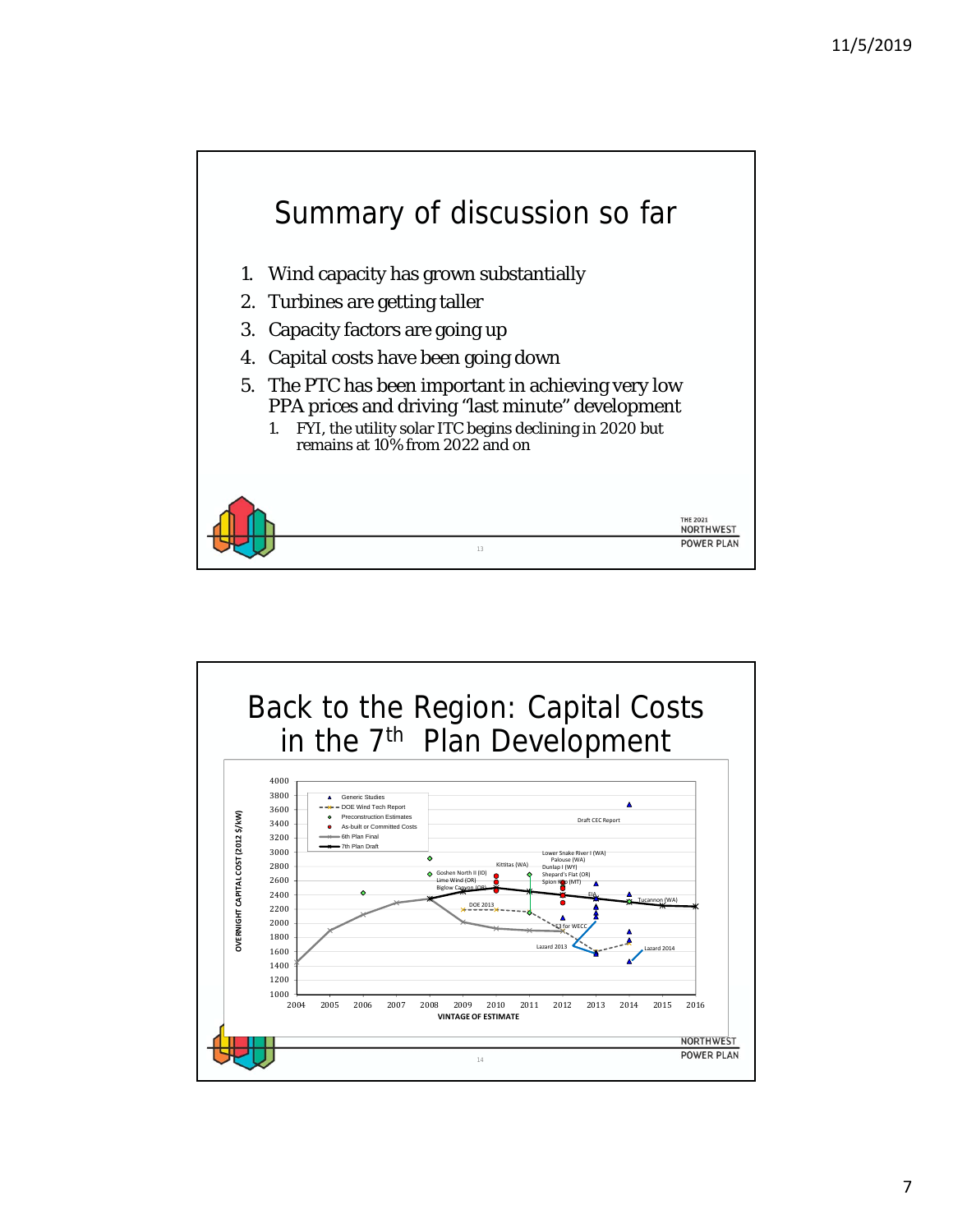## Back to the Region: Capital Costs in the 7<sup>th</sup> Plan Mid-Term

![](_page_8_Figure_2.jpeg)

![](_page_8_Figure_3.jpeg)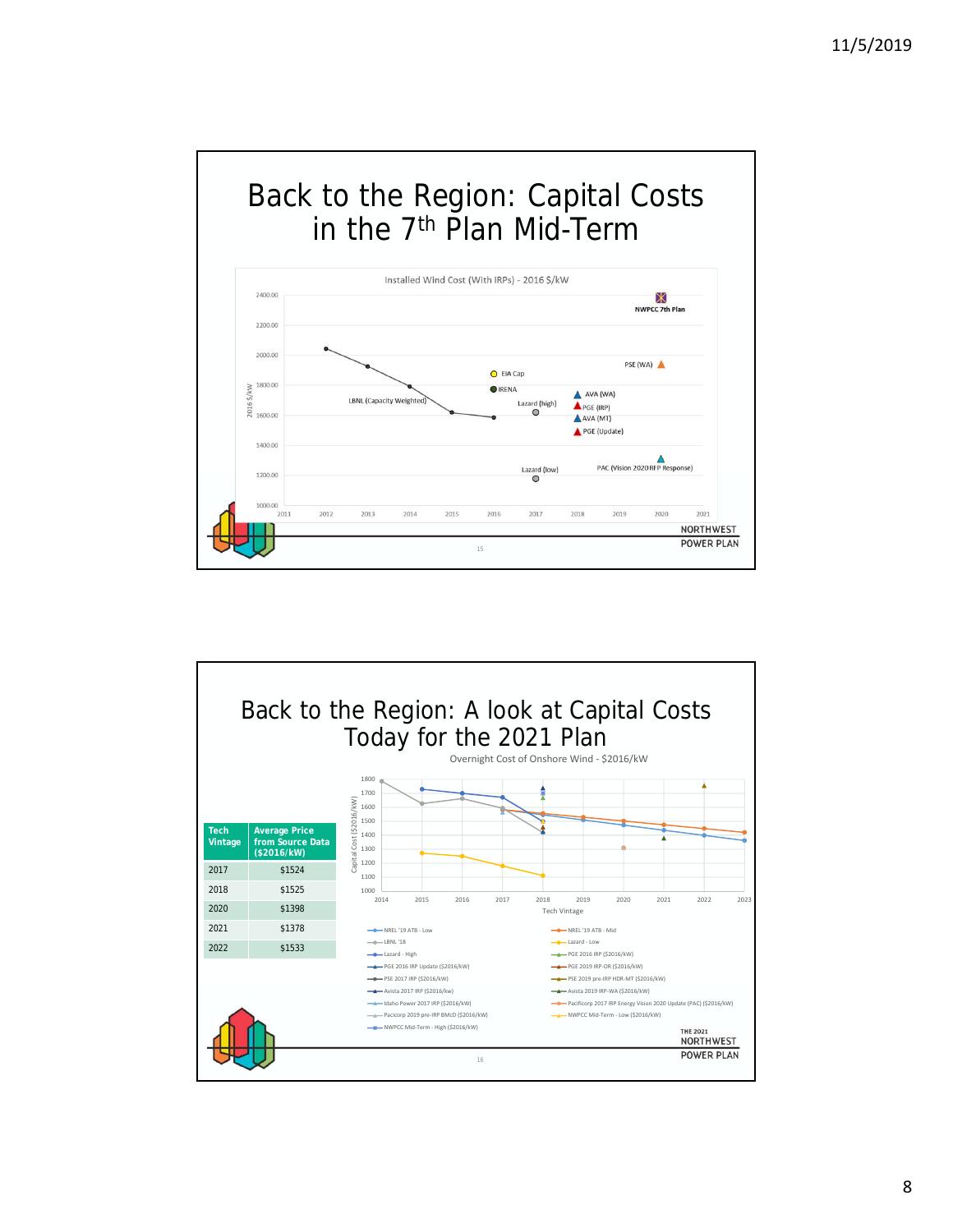![](_page_9_Figure_1.jpeg)

# A look at capacity factors for reference plats in IRPs

| <b>Oregon Capacity Factors</b>                        |       | <b>Washington Capacity Factors</b> |       |  |
|-------------------------------------------------------|-------|------------------------------------|-------|--|
| PGE '16: Ione, OR, 2.0 MW                             | 34.0% | PGE '19: SE WA, 3.6 MW             | 42.9% |  |
| PGE '16: Ione, OR, 2.0 MW                             | 35.0% | PSE '19: SE WA, ?? MW              | 31.9% |  |
| PGE '19: Ione, OR, 3.6 MW                             | 32.7% | Avista '19: Off System, WA, 2.2 MW | 37.0% |  |
| PAC '19: OR. 3.5 MW                                   | 37.1% | PAC '19: WA, 3.5 MW                | 37.1% |  |
| <b>Gorge Capacity Factors</b>                         |       | NWPCC 2021P Draft SE WA, 3.6 MW    | 41.2% |  |
| PGE '19: Gorge, 3.6 MW<br>(Similar shape to lone, OR) | 40.8% | <b>Montana Capacity Factors</b>    |       |  |
| NWPCC 2021P Draft Gorge, 3.6<br>MW                    | 39.8% | PGE '19: Loco Mtn MT, 3.6 MW       | 42.9% |  |
|                                                       |       | PSE '19: Near CTS MT, ?? MW        | 35.5% |  |
|                                                       |       | PSE '19: Great Falls MT, ?? MW     | 42.4% |  |
|                                                       |       | Avista '19: MT, 2.2 MW             | 48.0% |  |
|                                                       |       | NWPCC 2021P Draft MT, 3.6 MW       | 45.5% |  |
|                                                       |       |                                    |       |  |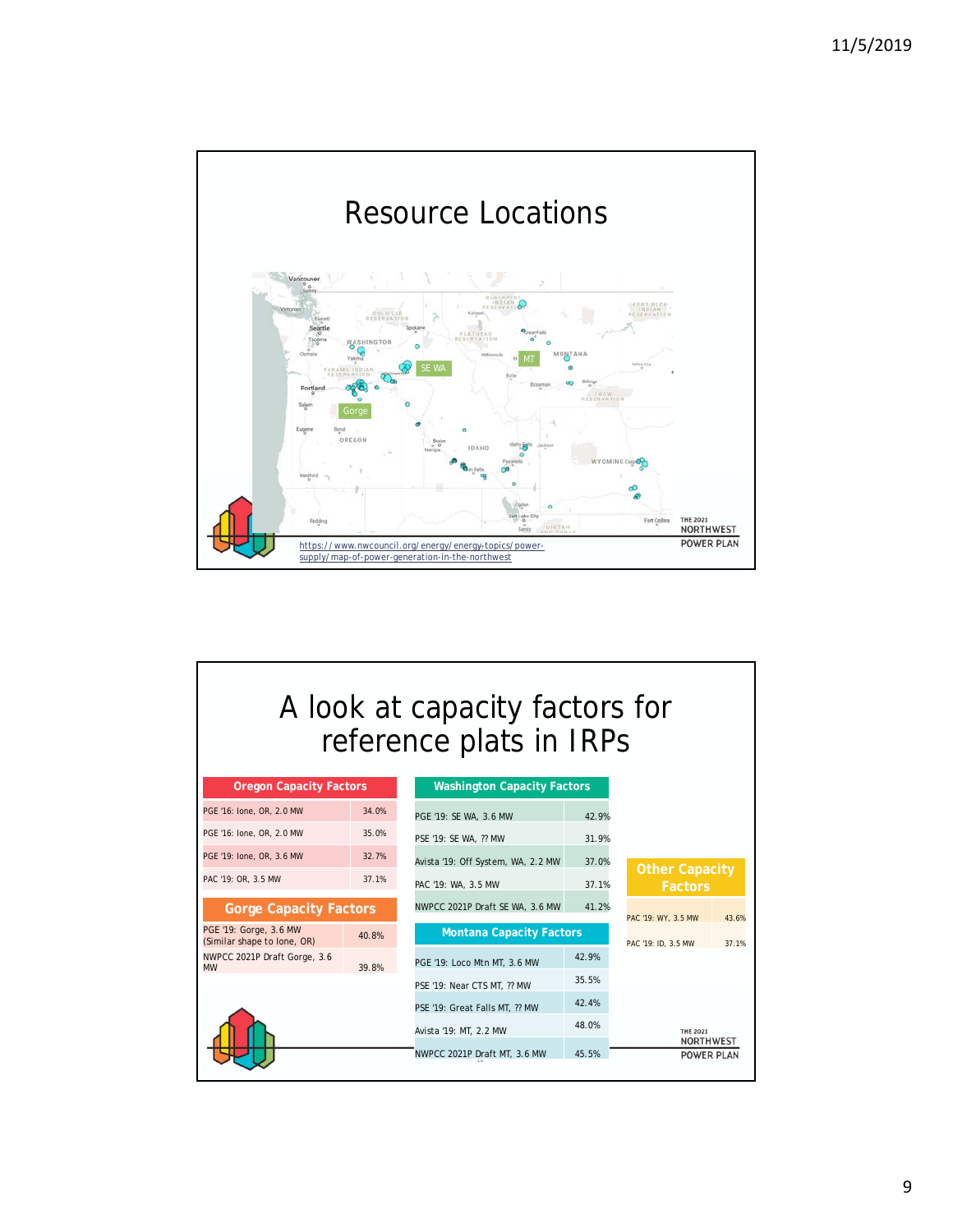![](_page_10_Figure_1.jpeg)

|                                    | <b>Onshore Wind</b><br>- Columbia<br>Gorge | <b>Onshore Wind -</b><br><b>SE Washington</b> | <b>Onshore Wind -</b><br>Montana     |
|------------------------------------|--------------------------------------------|-----------------------------------------------|--------------------------------------|
| Configuration                      | 60 x 3.6 MW, 105<br>meter hub height       | 60 x 3.6 MW, 105<br>meter hub height          | 60 x 3.6 MW, 105<br>meter hub height |
| Location                           | OR/WA                                      | <b>WA</b>                                     | <b>MT</b>                            |
| <b>Technology Vintage</b>          | 2019                                       | 2019                                          | 2019                                 |
| Development Period (Years)         | $\mathfrak{p}$                             | $\mathfrak{p}$                                | $\mathfrak{p}$                       |
| <b>Construction Period (Years)</b> | $\mathbf{1}$                               | $\mathbf{1}$                                  | $\mathbf{1}$                         |
| Capacity (MW)                      | 216                                        | 216                                           | 216                                  |
| Capacity Factor (%)                | 39.8%                                      | 41.2%                                         | 45.5%                                |
| Overnight Capital Cost (\$/kW)     | 1,450                                      | 1,450                                         | 1.450                                |
| Fixed O&M Cost (\$/kW-yr)          | 30                                         | 30                                            | 30                                   |
| Variable O&M (\$/MWh)              | $\Omega$                                   | $\Omega$                                      | $\Omega$                             |
| Economic Life (years)              | 25                                         | 25                                            | 25                                   |
| <b>Financial Sponsor</b>           | IPP                                        | IPP                                           | IPP                                  |
| Transmission                       | <b>BPA P2P</b>                             | <b>BPA P2P</b>                                | PSF CTS + MT Int +<br><b>BPA P2P</b> |
| Max Build Out                      | TBD, substantial                           | TBD, substantial                              | TBD, substantial<br><b>IME 2021</b>  |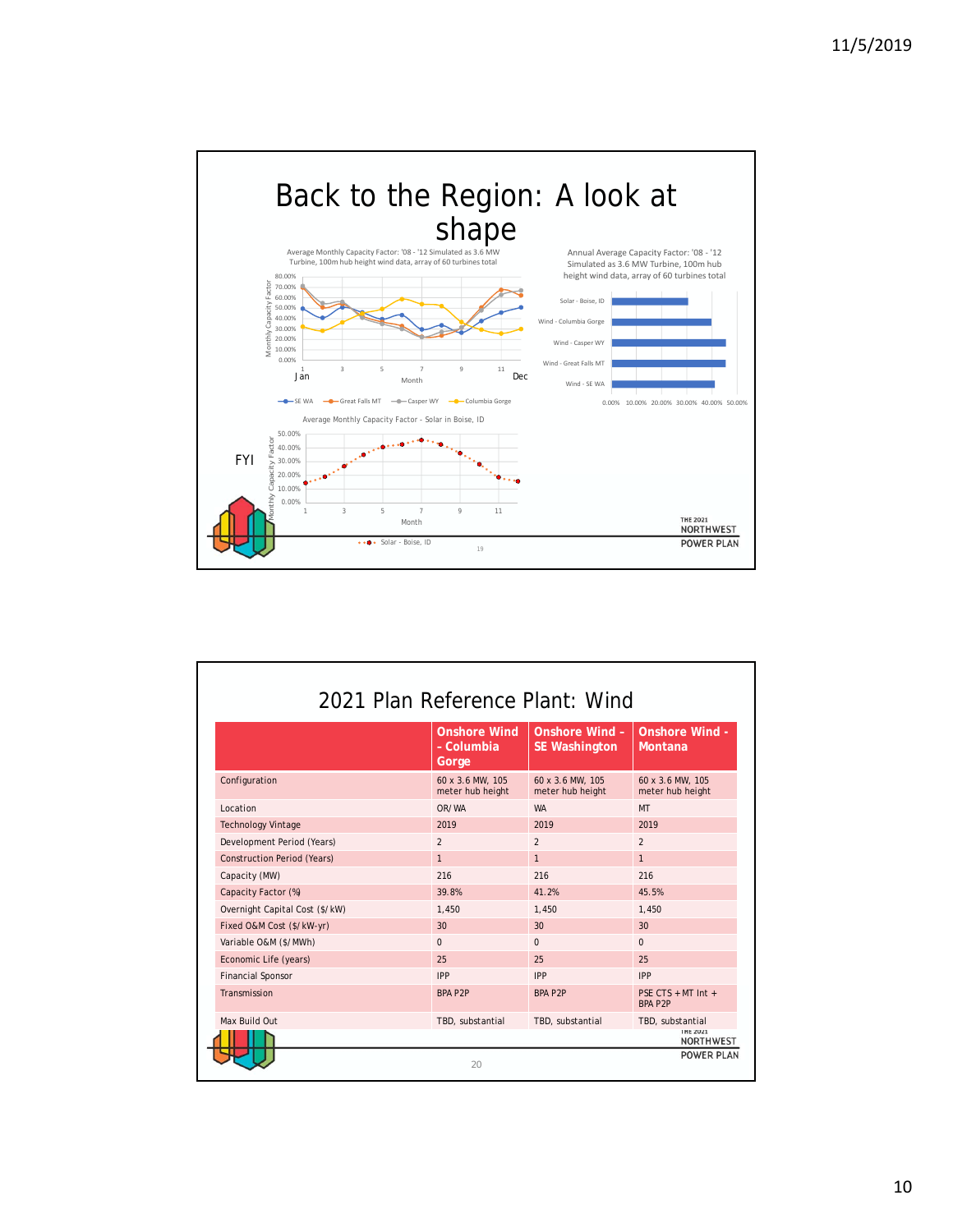| <b>Example Impact of Transmission</b><br>• Example of exporting Montana Wind<br>• Source: Commercial & Policy group of the "Montana Renewable<br><b>Resource Development Action Plan"</b>                                                                                                                                 |                                 |        |                                                   |  |  |  |  |  |
|---------------------------------------------------------------------------------------------------------------------------------------------------------------------------------------------------------------------------------------------------------------------------------------------------------------------------|---------------------------------|--------|---------------------------------------------------|--|--|--|--|--|
| <b>Transmission Systems</b>                                                                                                                                                                                                                                                                                               | <b>Trans Rate</b><br>(\$/kw-mo) | Losses | Total Cost*<br>(\$/MWh)                           |  |  |  |  |  |
| <b>BPA</b>                                                                                                                                                                                                                                                                                                                | \$1.79                          | 1.9%   | \$6.02\$                                          |  |  |  |  |  |
| $PSF CTS + MT Int + BPA$                                                                                                                                                                                                                                                                                                  | \$4.95                          | 4.6%** | \$16.45                                           |  |  |  |  |  |
| $NWF + BPA$                                                                                                                                                                                                                                                                                                               | \$5.12                          | 5.9%   | \$17.36                                           |  |  |  |  |  |
| $NWF + AVA + BPA$                                                                                                                                                                                                                                                                                                         | \$7.12                          | 8.9%   | \$24.34                                           |  |  |  |  |  |
| * Total cost based on 45% capacity factor and losses valued at \$30/MWh<br>Does not include 5% MT Intertie losses for third party use<br>r <mark>w.nyc</mark> puncil.org/energy/grac/meetings/2018_02_gracwebinar/<br>. bpa gov/Projects/Initiatives/Montana-Renewable-Energy/Pages/Montana-Renewable-Energy.aspx<br>htti | 21                              |        | <b>THE 2021</b><br>NORTHWEST<br><b>POWER PLAI</b> |  |  |  |  |  |

![](_page_11_Figure_2.jpeg)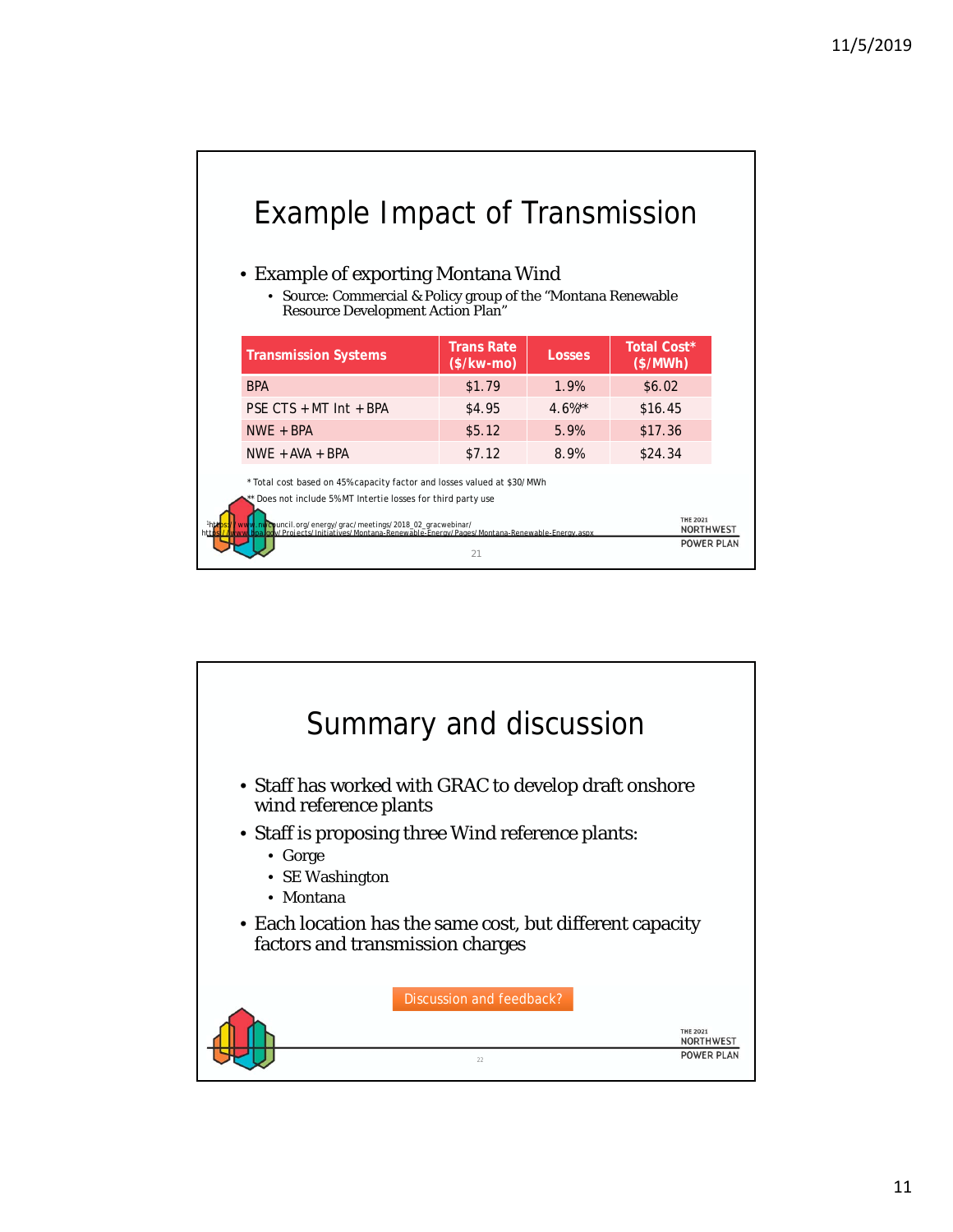![](_page_12_Picture_1.jpeg)

![](_page_12_Picture_2.jpeg)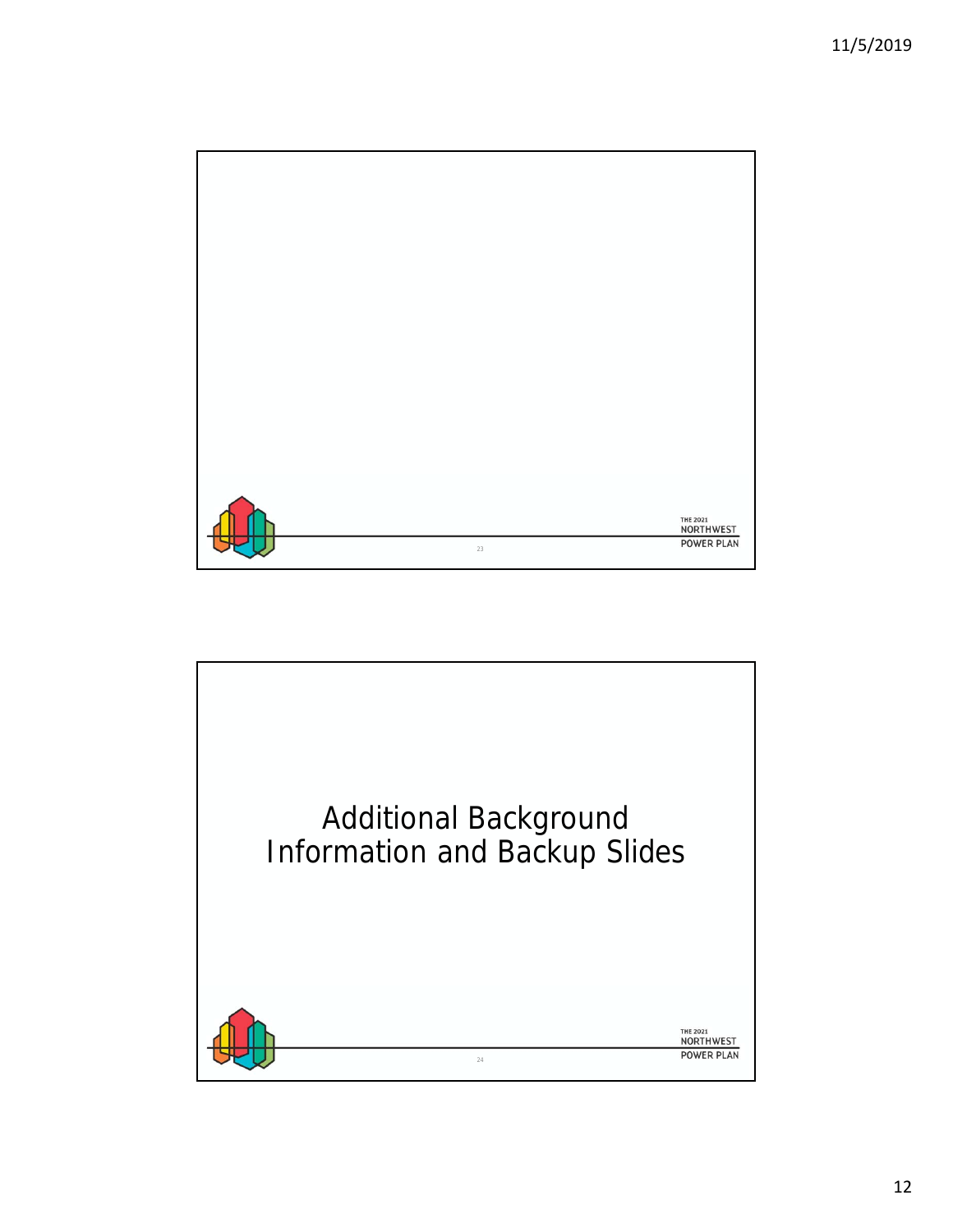# A detailed look at Capital Costs for the 2021 Plan

| Source                  | <b>Tech</b><br>Vintage | \$2016/<br>kW        | Source                | <b>Tech</b><br>Vintage | \$2016/<br>kW  | Source                            | <b>Tech</b><br>Vintage | \$2016<br>/kW |
|-------------------------|------------------------|----------------------|-----------------------|------------------------|----------------|-----------------------------------|------------------------|---------------|
| Lazard - High           | 2017                   | 1671                 | Avista '17 IRP        | 2018                   | 1737           | NREL '19 ATB - Mid                | 2020                   | 1502          |
| <b>LBNL '18</b>         | 2017                   | 1594                 | NWPCC Mid-Term - High | 2018                   | 1700           | NREL '19 ATB - Low                | 2020                   | 1473          |
| IPC '17 IRP             | 2017                   | 1565                 | <b>PGE '16 IRP</b>    | 2018                   | 1667           | PAC '17 IRP Update<br>Vision 2020 | 2020                   | 1310          |
| NREL '19 ATB            | 2017                   | 1610                 | NREL '19 ATB - Mid    | 2018                   | 1583           | <b>PAC '19 IRP</b>                | 2020                   | 1308          |
| Lazard - Low            | 2017                   | 1180                 | NREL '19 ATB - Low    | 2018                   | 1573           |                                   |                        |               |
|                         |                        |                      | Lazard - High         | 2018                   | 1550           | Source                            | <b>Tech</b><br>Vintage | \$2016<br>/kW |
|                         |                        | NWPCC Mid-Term - Low | 2018                  | 1500                   | Avista '19 IRP | 2021                              | 1378                   |               |
|                         |                        | <b>PGE '19 IRP</b>   | 2018                  | 1457                   |                |                                   |                        |               |
|                         |                        | PGE '16 IRP Update   | 2018                  | 1425                   | Source         | <b>Tech</b><br>Vintage            | \$2016<br>/kW          |               |
|                         |                        |                      | <b>LBNL '18</b>       | 2018                   | 1468           | PSE '19 IRP-MT                    | 2022                   | 1754          |
|                         |                        |                      | Lazard - Low          | 2018                   | 1111           | NREL '19 ATB - Mid                | 2022                   | 1448          |
|                         |                        |                      |                       |                        |                | NREL '19 ATB - Low                | 2022                   | 1399          |
|                         |                        |                      |                       |                        |                |                                   | <b>THE 2021</b>        | NORTHWEST     |
| <b>POWER PLAN</b><br>25 |                        |                      |                       |                        |                |                                   |                        |               |

![](_page_13_Figure_3.jpeg)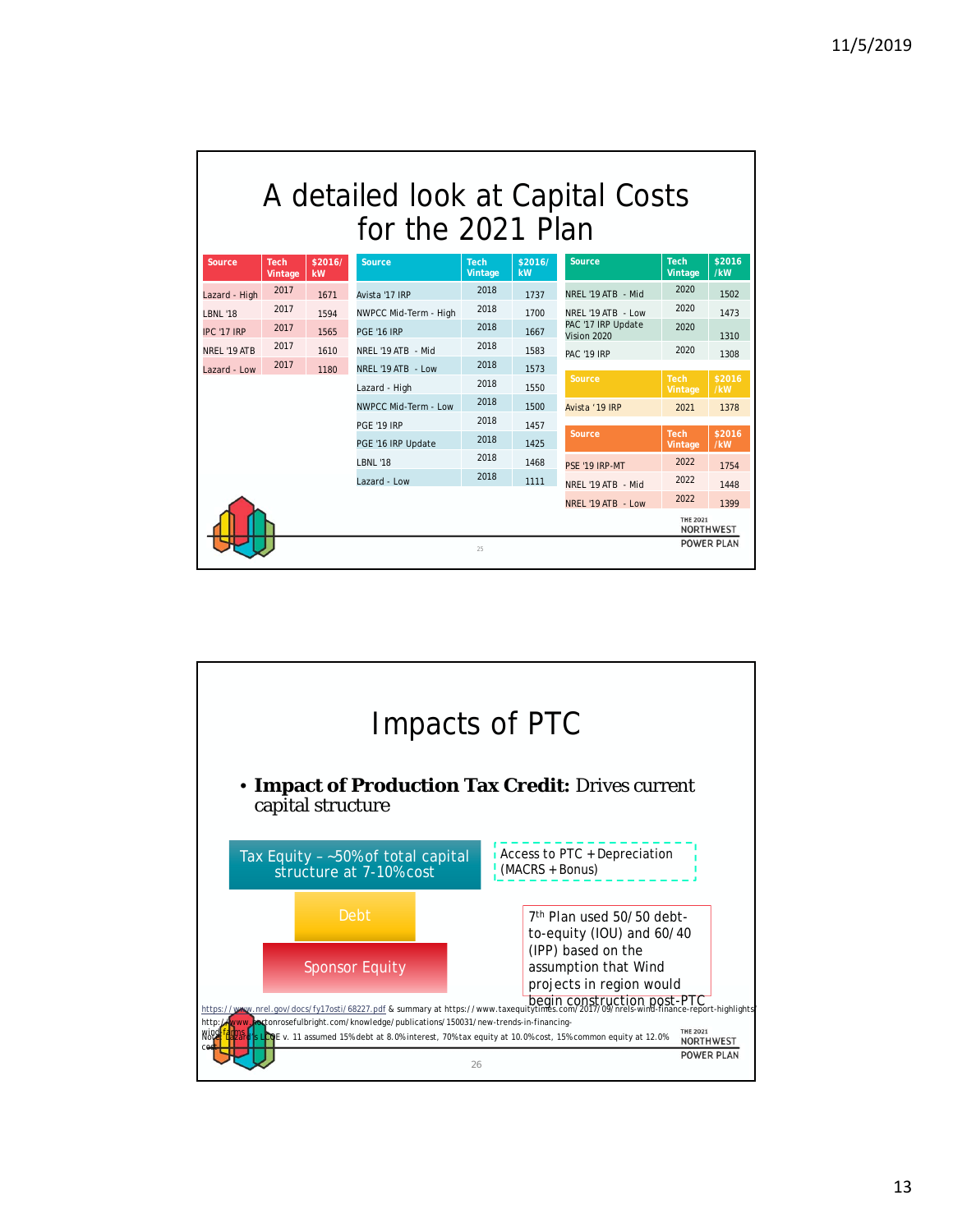![](_page_14_Figure_1.jpeg)

![](_page_14_Figure_2.jpeg)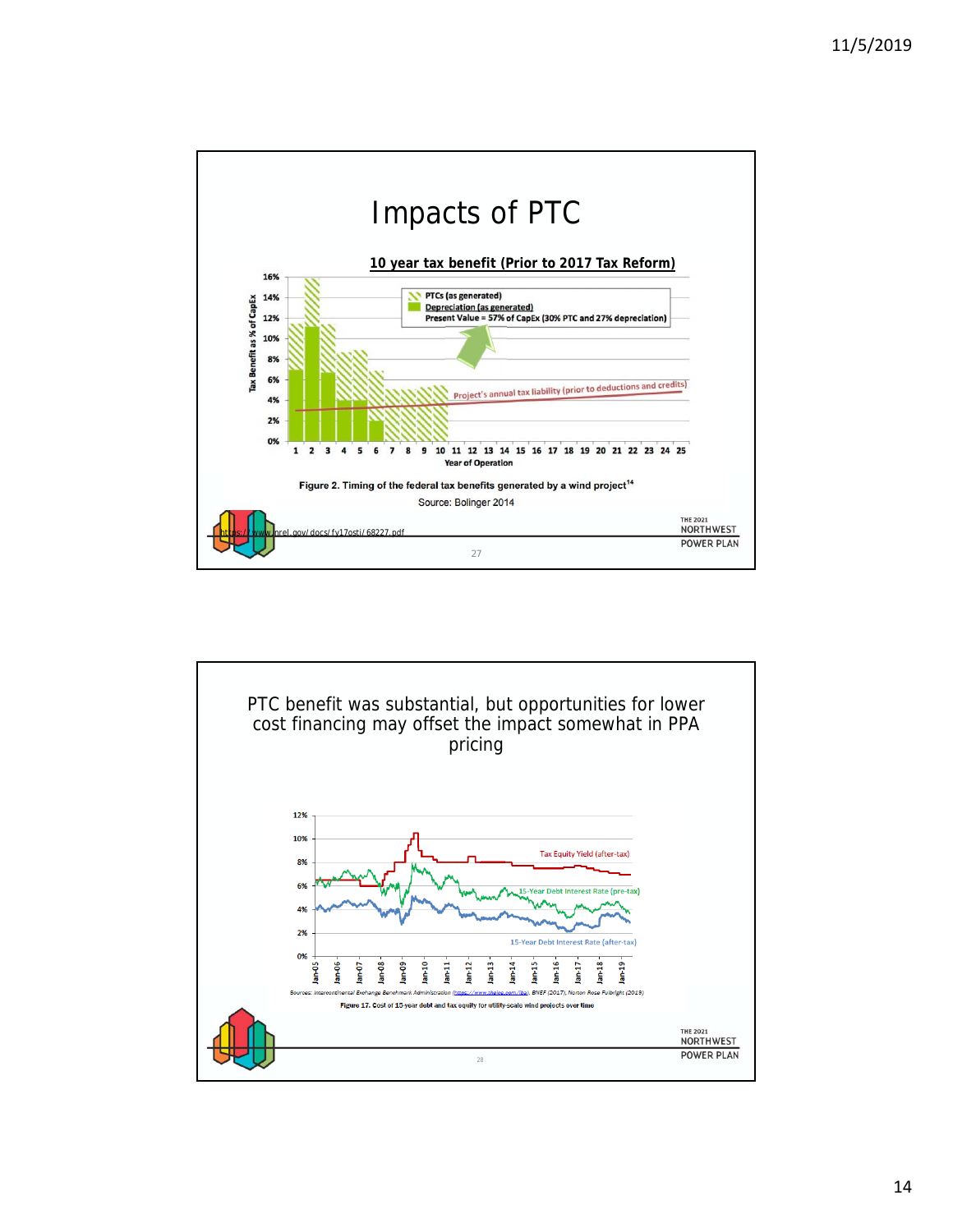![](_page_15_Figure_1.jpeg)

![](_page_15_Picture_2.jpeg)